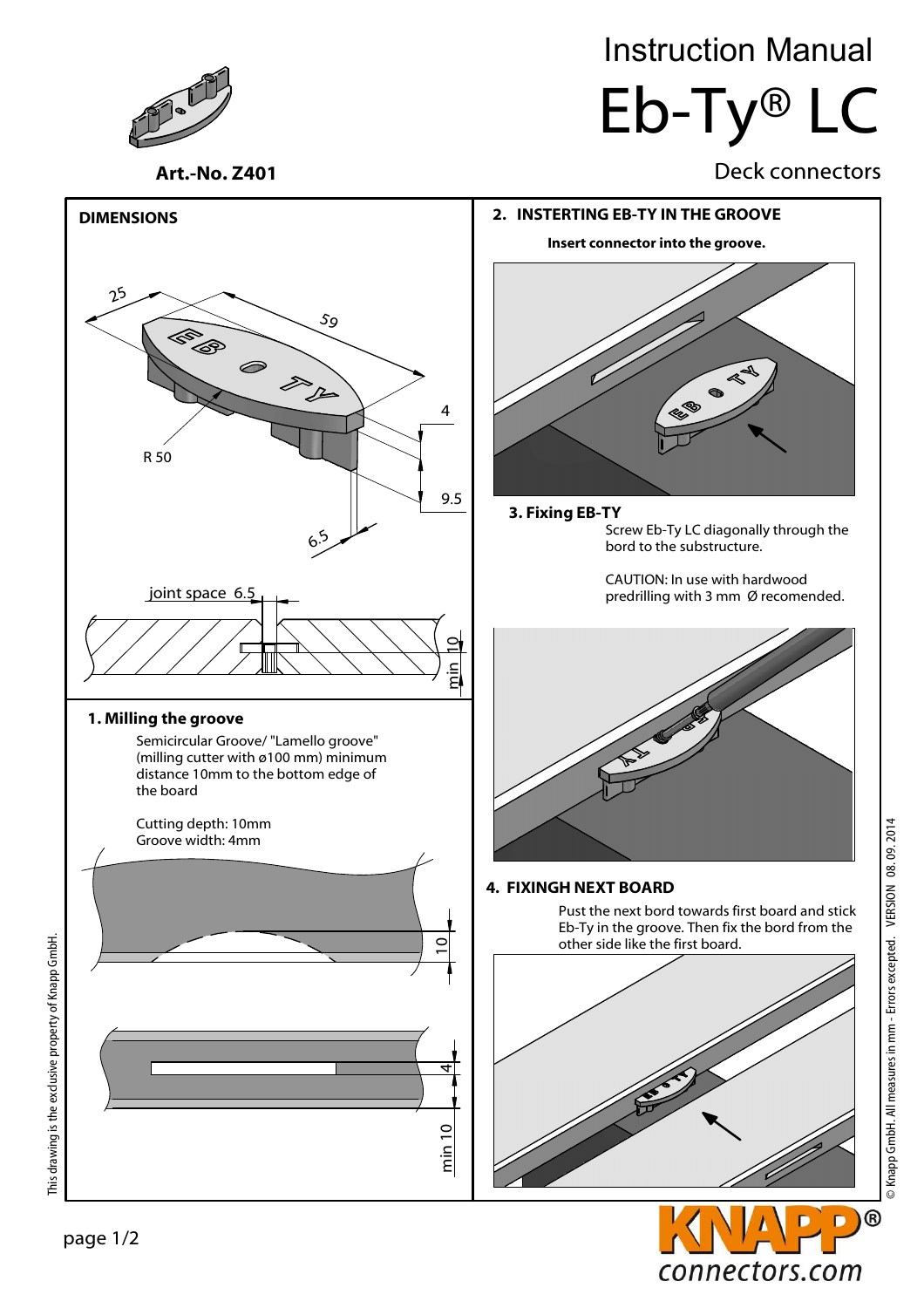

# Eb-Ty® LC Instruction Manual

Deck connectors

Art.-No. Z401



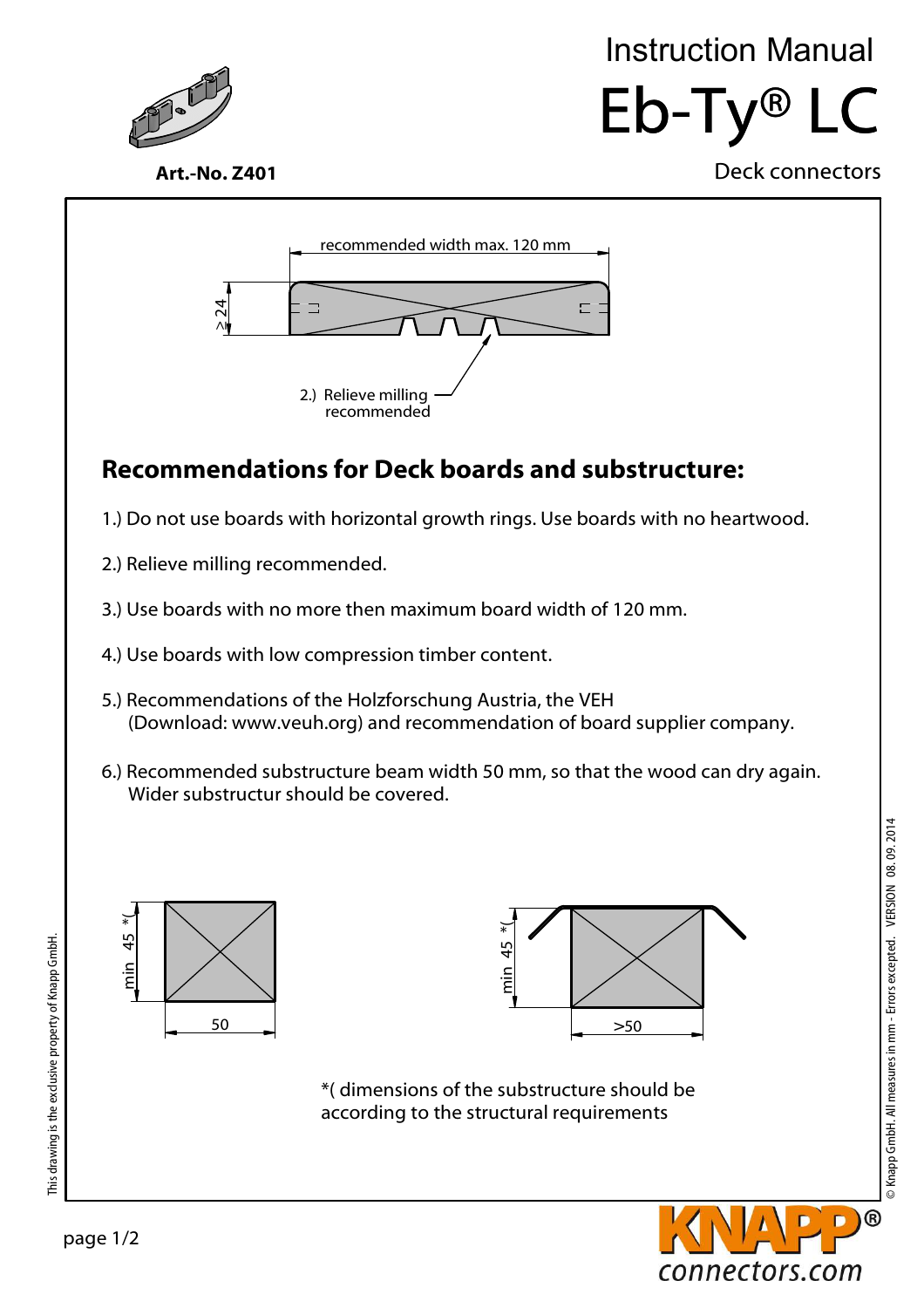

Réf. Z401

# Eb-Ty® LC Notice de montage

Fixation lame de terrasse



### 3. FIXER EB-TY

Visser Eb-Ty LC en biais dans la lame et dans la structure porteuse.

ATTENTION: Pour les bois dur, il est préférable de pré-percer avant de visser les vis inox.



4. EMBOITER LA LAME SUIVANTE Emboiter la lame suivante et répéter l'opération



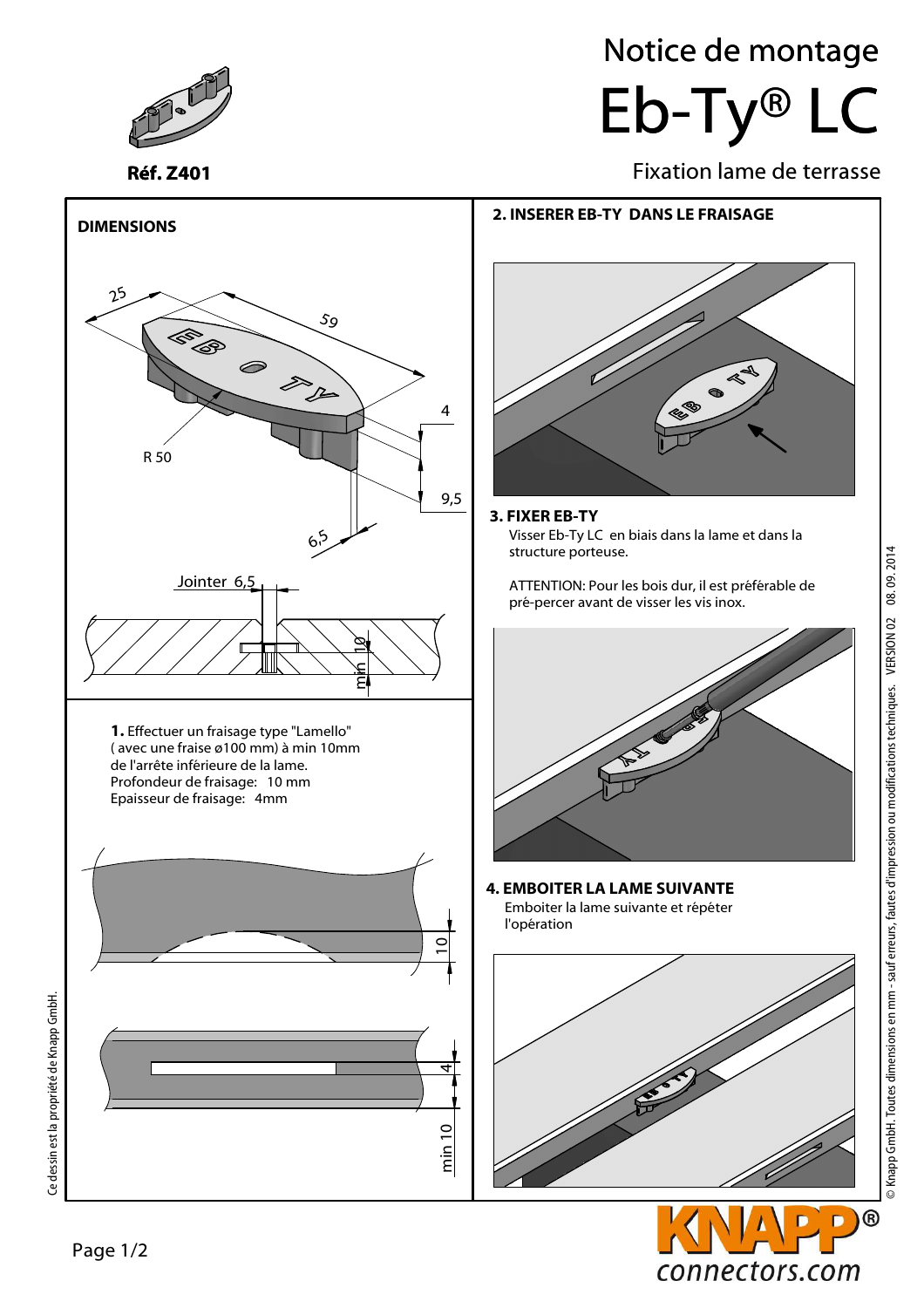

Réf. Z401

## Eb-Ty® LC Notice de montage

Fixation lame de terrasse



### Conseil pour lames bois et lambourdes:

- 1.) Ne pas utiliser les lames sur dosse prononcée. Utiliser des lames hors cœur.
- 2.) Préférer les lames avec rainure sur face inférieure.
- 3.) Largeur de lame maximum 120 mm.
- 4.) Utiliser des lames comportant peu de bois comprimé (croissance des cernes symétrique)
- 5.) Respecter les consignes de pose des fournisseurs bois et les règles de construction locale.
- 6.) Largeur de lambourde conseillée 50 mm, afin que le bois puisse sécher. Les lambourdes plus larges requièrent un recouvrement par bande d'étanchéité.





Ce dessin est la propriété de Knapp GmbH.

Ce dessin est la propriété de Knapp GmbH.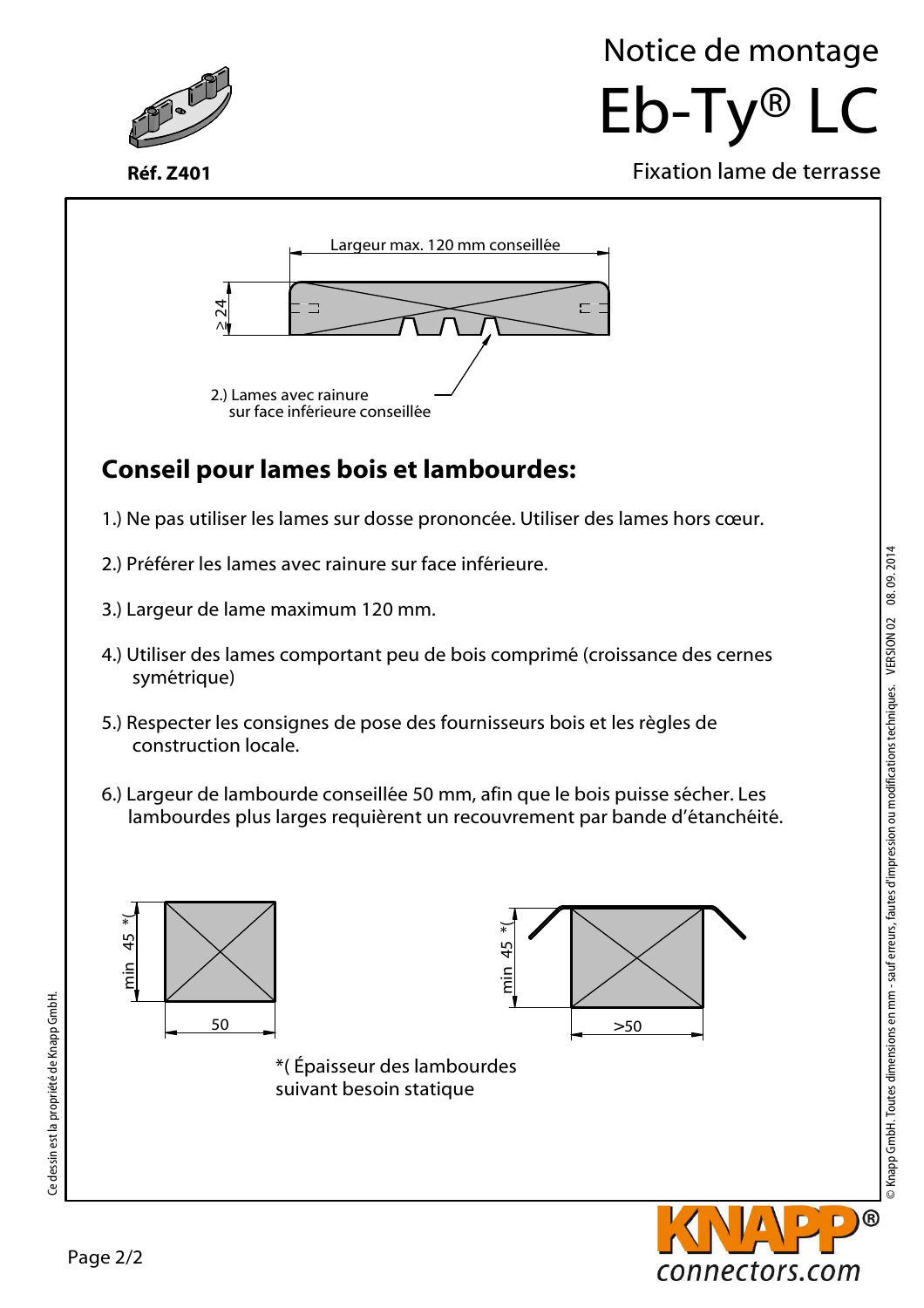Montageanleitung

Eb-Ty® LC

### Terrassenverbinder



 $^{\circledR}$ D

verbinder.com

Art.-Nr. Z401